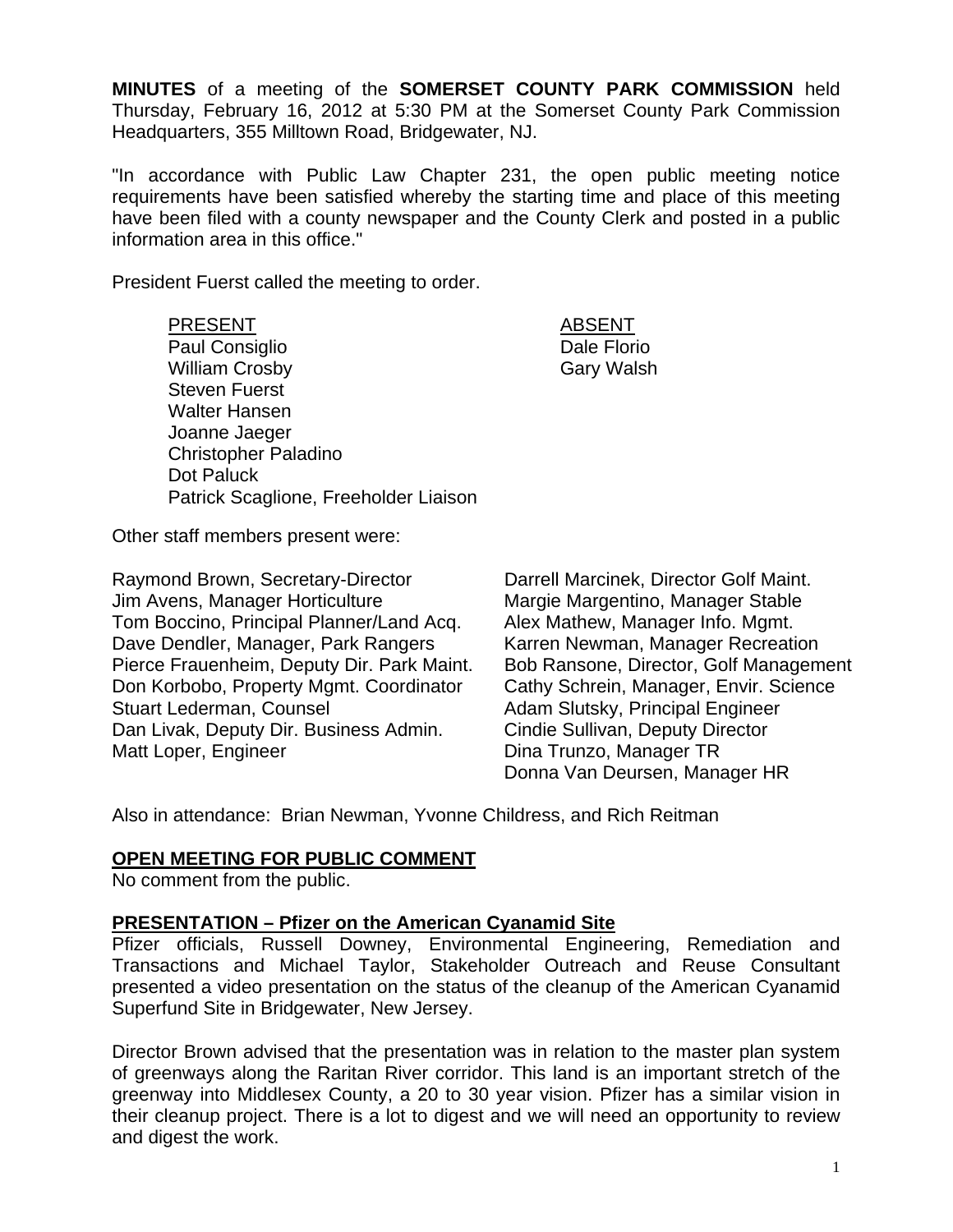Commissioner Paluck inquired as to the time frame for completion. Mr. Downey of Pfizer advised that the plan was released today with a 45 day comment period. Construction will quickly follow if approved, with a 2020 completion date.

Mr. Taylor of Pfizer advised that USDOJ approval is a big deal, however, Pfizer wants to get it done and will do it safely and quickly.

Commissioner Paladino asked if \$200 million has been spent so far on testing. Mr. Downey advised \$155 million, however, by the time it is complete, it could be upwards of \$500 million. All remediation will be done with flooding in mind. Ground water issues have been addressed and the impoundment basins had significant issues. The material will be treated in place. Mr. Downey advised that the \$200 million spent to date was not just spent by Pfizer but by all who have worked on the site to date. Mr. Downey advised that the cleanup will be paid for by the single entity land owner at no cost to the government.

President Fuerst asked if Pfizer was seeking a letter of endorsement for the plan. Mr. Taylor replied yes as the EPA will be contacting other stakeholders and the neighbors for their comments and approval. The more support, the quicker to move forward.

Commissioner Jaeger advised before endorsement of the plan, more technical information has to be presented. Mr. Taylor offered tours or whatever information may be requested by the Park Commission.

Counsel Lederman asked if it is typical to get a letter of support from a government agency. Mr. Downey replied yes. Stuart advised that the Park Commission may not have the technical knowledge to support it. Mr. Downey advised it is important to hear from government agencies on this matter.

President Fuerst advised that the Park Commission appreciates what is being done and that the Park Commission is positively disposed toward the remediation and that the Park Commission will take Pfizer up on the offer to return for a follow up.

Commissioner Crosby asked if there will be provisions for wetlands mitigation and credits as with the Greenbrook Flood Control Commission. Mr. Downey advised yes and Mr. Taylor advised there will be ecological restoration at the site.

Freeholder Scaglione advised that he was encouraged that Pfizer has again moved this project forward and back on track.

# **APPROVAL OF THE MINUTES**

President Fuerst called for the approval of the minutes of the last regular meeting held January 19, 2012. MOVED BY: Commissioner Crosby; seconded by: Commissioner Consiglio. YEAS: Commissioners Consiglio, Crosby, Hansen, Jaeger, Paladino, Paluck, and President Fuerst. NAYES: None. ABSENT: Commissioners Florio and Walsh.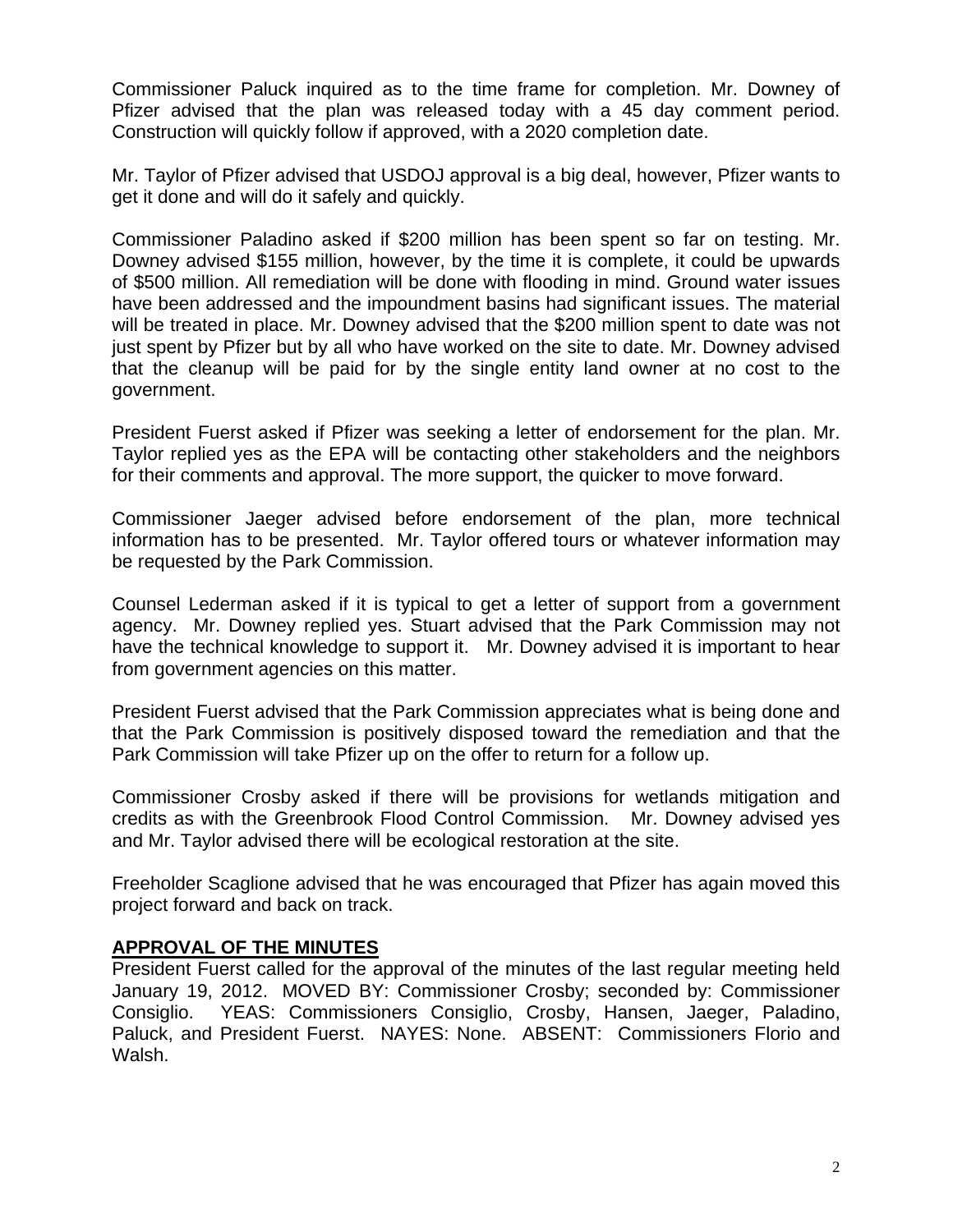# **APPROVAL OF BILLS FOR PAYMENT**

# **Resolution R12-007 - Payment of Claims**

Resolution authorizing payment of bills for \$1,518,009.74 comprising of check numbers 208633-208636, 208447-208632, 208735-208795, and 209347-209398. MOVED BY: Commissioner Hansen; seconded by: Commissioner Consiglio. YEAS: Commissioners Consiglio, Crosby, Hansen, Jaeger, Paladino, Paluck, and President Fuerst. NAYES: None. ABSENT: Commissioners Florio and Walsh.

## **DIRECTOR'S REPORT**

Director Brown submitted a report for the month of January 2012.

## **COMMISSIONER CORRESPONDENCE**

- 1. Executed Agreement from Somerset County Joint Insurance Fund renewing the membership for three years ending January 1, 2015.
- 2. Letter from the State of New Jersey DEP informing the Park Commission of the requirement to hire a Licensed Site Remediation Professional, by May 7, to oversee the investigation and cleanup of the Dukes Parkway Landfill.
- 3. Compliance Assistance Alert letter from the State of New Jersey DEP informing the Park Commission that the Initial Receptor Evaluation for Dukes Parkway Landfill document has not been submitted.
- 4. Letter from New York State Recreation and Park Society thanking Cindie Sullivan for facilitating the NYSRPS strategic planning process on January 12 and 13.

# **CONSENT AGENDA**

## **RESOLUTIONS**

The following resolutions were MOVED BY: Commissioner Jaeger; seconded by: Commissioner Hansen. YEAS: Commissioners Consiglio, Crosby, Hansen, Jaeger, Paladino, Paluck, and President Fuerst. NAYES: None. ABSENT: Commissioners Florio and Walsh.

## **Resolution R12-008 – Designation of Petty Cash Custodians for 2012**

Resolution establishes the amounts for petty cash for specific departments.

### **Resolution R12-009 – Award of Second Year of a Three-Year Contract for Electrical Services**

Resolution awards a second-year contract to Gavin Electric as the primary and MTB Electric as the secondary.

## **Resolution R12-010 – Award of Contract for Purchase of APX Radios**

Resolution awards a contract to Motorola, Inc. for the purchase of nine APX radios. The cost is not to exceed \$23,051.25.

## **Resolution R12-011 – Award of Final Year of Contract for Golf Shop Resale Merchandise**

Resolution awards a contract to Greg Norman Collection, Inc.; Cutter & Buck, Inc.; Drew & Rodgers, Inc.; Srixon Sports USA, Inc., RJ Shepherd Corp.; Gear for Sports; TRG Group; Nike Golf; American Dry Goods; Ping, Inc.-Karsten Golf, Inc.; Microvision Optical, Inc.; CMC Custom Gifts, Inc.; Range Servant America, Inc.; Ashworth, Inc.; Town Talk MFG Co., Inc.; The Hole View; Acushnet Co.; Sundog Eyewear; Lava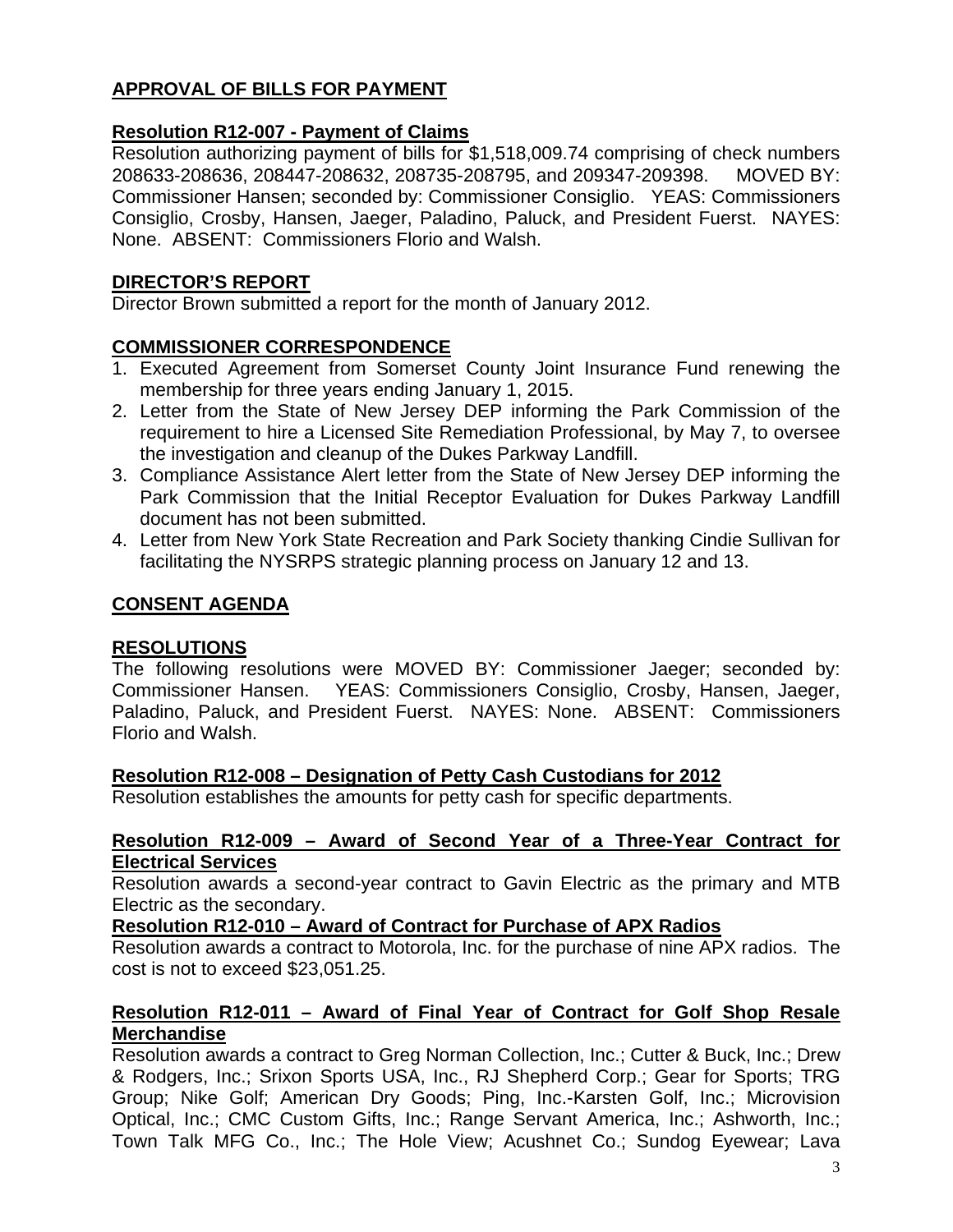Marketing Group; Bridgestone Golf; Ad-Wear & Specialty of Texas; and Hornung Golf Products, Inc. for the final year of a five-year contract.

# **Resolution R12-012 – Award of Final Year of Contract for Food and Beverage Concession Services**

Resolution awards a contract to Somerset Golf & Snack, LLC for concession at Green Knoll, Quail Brook, Spooky Brook, and Warrenbrook Golf Courses and Warrenbrook Pool.

### **Resolution R12-013 – Award of County Co-Op Contract for Purchase of One 2012 Cushman Turf Truckster**

Resolution awards a contract to purchase a Cushman Model 84056 4 Wheel and the cost is not to exceed \$21,785.00

## **Resolution R12-014 – Award of Final Year Contract for Purchase of Kentucky Bluegrass, Hard/Sheeps Fine Fescue, Turf-Type Tall Fescue and L93 Creeping Bentgrass Sod**

Resolution awards the final year of a two-year contract to East Coast Sod & Seed and Selody Sod Farm, Inc. The cost is \$8,000.00.

## **Resolution R12-015 - Award of County Contract to Purchase Toro Reelmaster 5410-D Fiveplex Fairway Mower**

Resolution awards a contract to Storr Tractor Co. and the cost is not to exceed \$63,619.00.

# **COMMITTEE REPORTS**

## **FINANCE/BUSINESS ADMINISTRATION**

A report was submitted for the month of January 2012.

Secretary-Director Brown advised that the senior staff met with the County Finance Committee today and presented our case for the 2012 budget and until there is a firm direction, the Park Commission budget cannot be finalized. Ray advised it has been the best January ever in golf revenue and February is off to a good start. It is premature to discuss the budget at this time and eventually cuts may have to be determined. Red Bank fireworks were eliminated for 2012 due to budgetary concerns.

Brian Newman advised that the County and the Park Commission will have to pass an additional temporary budget and that the budget approval process will be drawn out until a better picture of revenue can be realized.

## **HUMAN RESOURCES**

Commissioner Consiglio, Chair of the Committee, submitted a report for the month of January 2012.

Donna Van Deursen, Manager, Human Resources reported that applications for seasonals are being accepted. The chain saw and blood borne pathogens training occurred in January, and there have been two sessions of union negotiations.

## **LEISURE SERVICES**

Commissioner Jaeger, Chair of the Committee, submitted a report for the month of January 2012.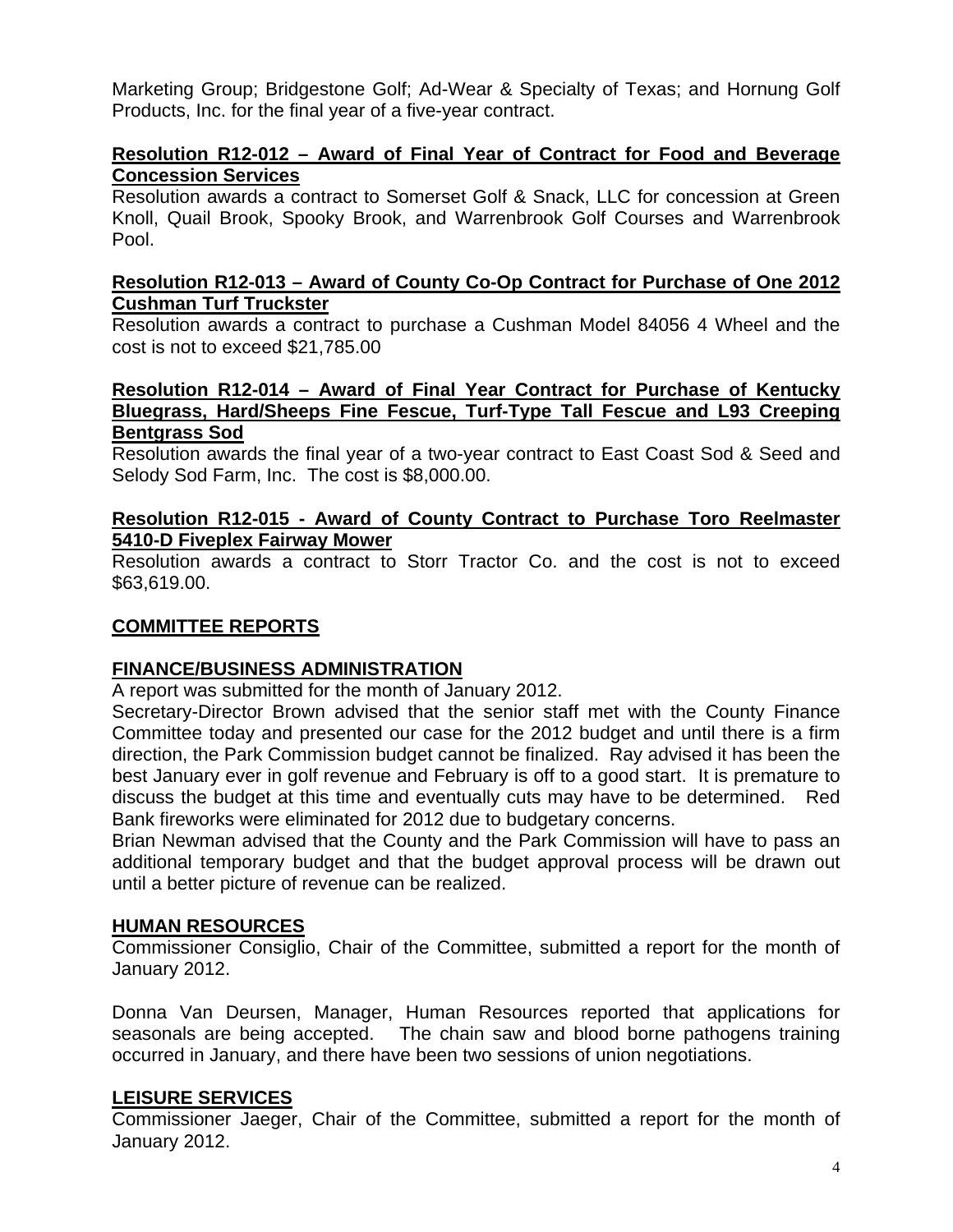Cindie Sullivan, Deputy Director distributed the 2012 goals.

Dina Trunzo, Manager Therapeutic Recreation reported that the teen/young adult hotel getaway had 22 individuals register for ten openings. The department is looking to add another trip in order to accommodate those on the waiting list. Dina will be conducting disability awareness and sensitivity training next week for golf maintenance staff.

Cathy Schrein, Manager Environmental Science reported that camp registration occurred in January with a changed payment procedure that accepts a 50% deposit rather than full payment. Revenue may seem lower due to this change. The EEC calendar was distributed.

Marge Margentino, Manager Stable reported that a new educational event, Are You Smarter than Rebel the Pony, a Jeopardy type of game will be held. Revenue was up \$4000 in January. The Stable hosted a Government Career Day in conjunction with the County Career Day, six youths attended. The Stable is working on a corporate package with the Old Mill Inn to provide introductory riding. The EEC is doing something similar.

Karren Newman, Manager Recreation reported that the Duke Island Park walkers continue and tennis starts on March 31.

# **GOLF MANAGEMENT**

Commissioner Paluck, Chair of the Committee, submitted a report for the month of January 2012.

Darrell Marcinek, Director of Golf Maintenance reported that the scoreboard at NVGC should be complete by the end of March. All courses re-open in two weeks.

Robert Ransone, Deputy Director Golf Management reported that the revenue in January exceeded \$200,000 and February levels are also ahead of 2011. Bob thanked the commissioners for their support with the WAPL ad book, especially Commissioners Hansen, Paluck, and Paladino. The ad book closes tomorrow, however Commissioner Hansen advised contributions will still be accepted. Bob advised a second supporter board will be erected.

## **INFORMATION MANAGEMENT**

Commissioner Hansen, Chair of the Committee, submitted a report for the month of January 2012.

Alex Mathew, Manager Information Management reported that various projects are underway, the Exchange server and mail server have been upgraded, and mailboxes will be moved from 2003 to new 2010 software with new features to include increased speed. Raritan Valley Community College will be conducting training on the new 2010 software/system. The golf Gasboy system has been installed and is undergoing vendor testing with a two to three week completion date. Commissioner Hansen advised that these are just some of the data and communication upgrades that can be done quickly but disruptively, so work must be done in stages. First the major servers then the e mail, etc.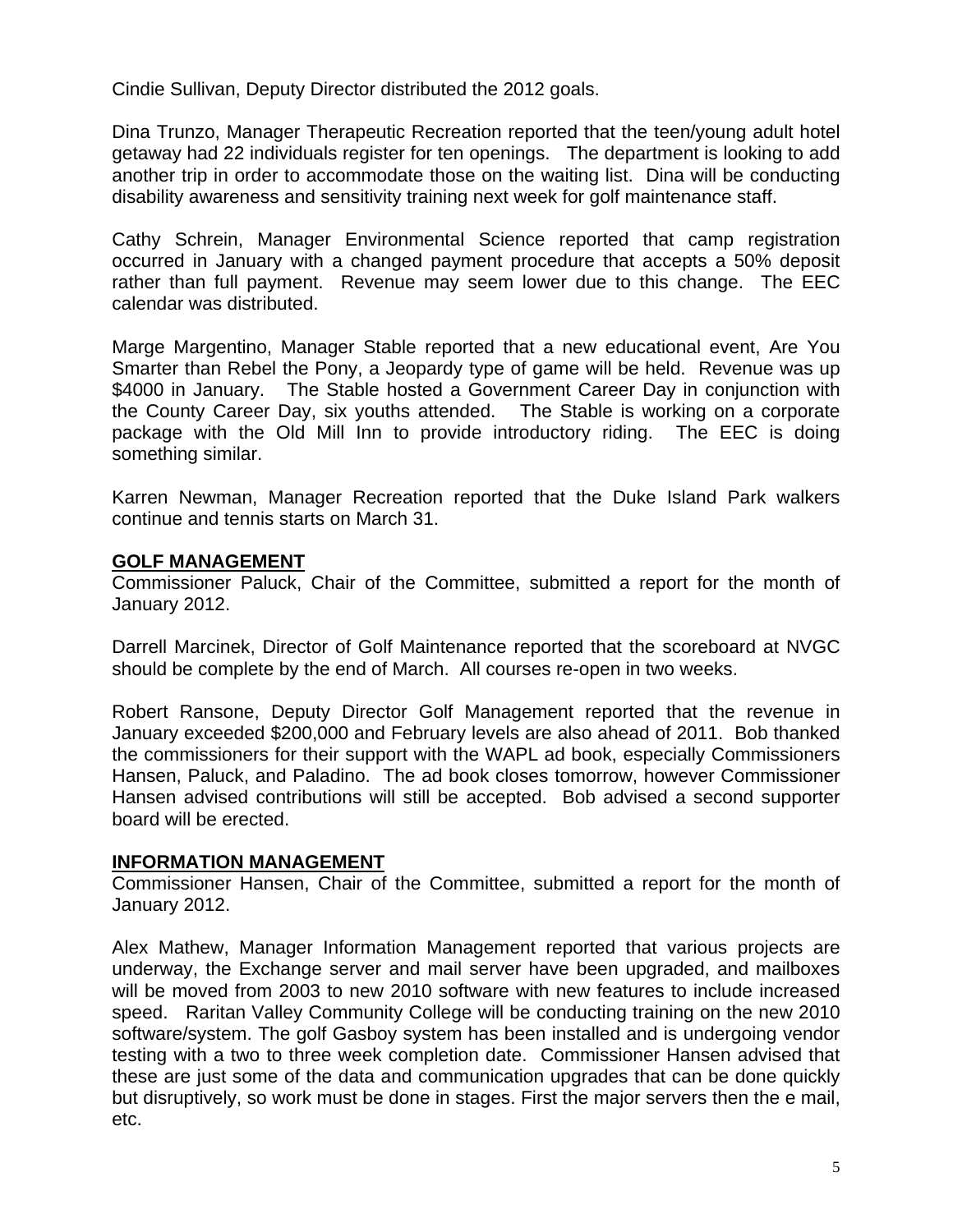## **VISITOR SERVICES**

Commission Crosby, Chair of the Committee, submitted a report for the month of January 2012.

Dave Dendler, Manager Park Rangers reported that all safety equipment is being checked and that the AEDs were upgraded free of charge. Deer management numbers are down and interviews are underway for seasonal Rangers.

### **PROPERTY MANAGEMENT**

Commissioner Crosby, Chair of the Committee, submitted a report for the month of January 2012.

Don Korbobo, Property Manager Coordinator reported that bid packets are being prepared for two hunting parcels. Don thanked Pierce Frauenheim and Frank Taddeo for their assistance in addressing maintenance and brush issues.

### **PLANNING AND LAND ACQUISITION**

Commissioner Hansen, Chair of the Committee, submitted a report for the month of January 2012.

Tom Boccino, Parks Section Principal Planner, Land Acquisition reported that 2012 is off to a good start with quite a few large properties being pursued.

### **CAPITAL FACILIITES – CONSTRUCTION and ENGINEERING**

Commissioner Paladino, Chair of the Committee, submitted a report for the month of January 2012.

Adam Slutsky, Principal Engineer, reported that projects are proceeding well due to the good weather and that the Warrenbrook Golf Course bridge work will begin on February 20.

### **PARK MAINTENANCE & HORTICULTURE**

Commissioner Consiglio, Chair of the Committee submitted a report for the month of January 2012.

Pierce Frauenheim, Deputy Director Park Maintenance reported that the Arborist Day at Skillman Village will be held on March 20 and that a speed study is being performed in the parks.

### **AUDIT COMMITTEE**

No report this month.

### **FREEHOLDER'S REPORT**

Freeholder Scaglione reported that the budget presentation went well, the budget is tougher than before and it will not be introduced under previous time frames. Patrick recognized that the Park Commission has been seeking creative ways to improve budgetary conditions citing the efficiency study at Lord Stirling Stable.

## **OLD BUSINESS**

No old business to report.